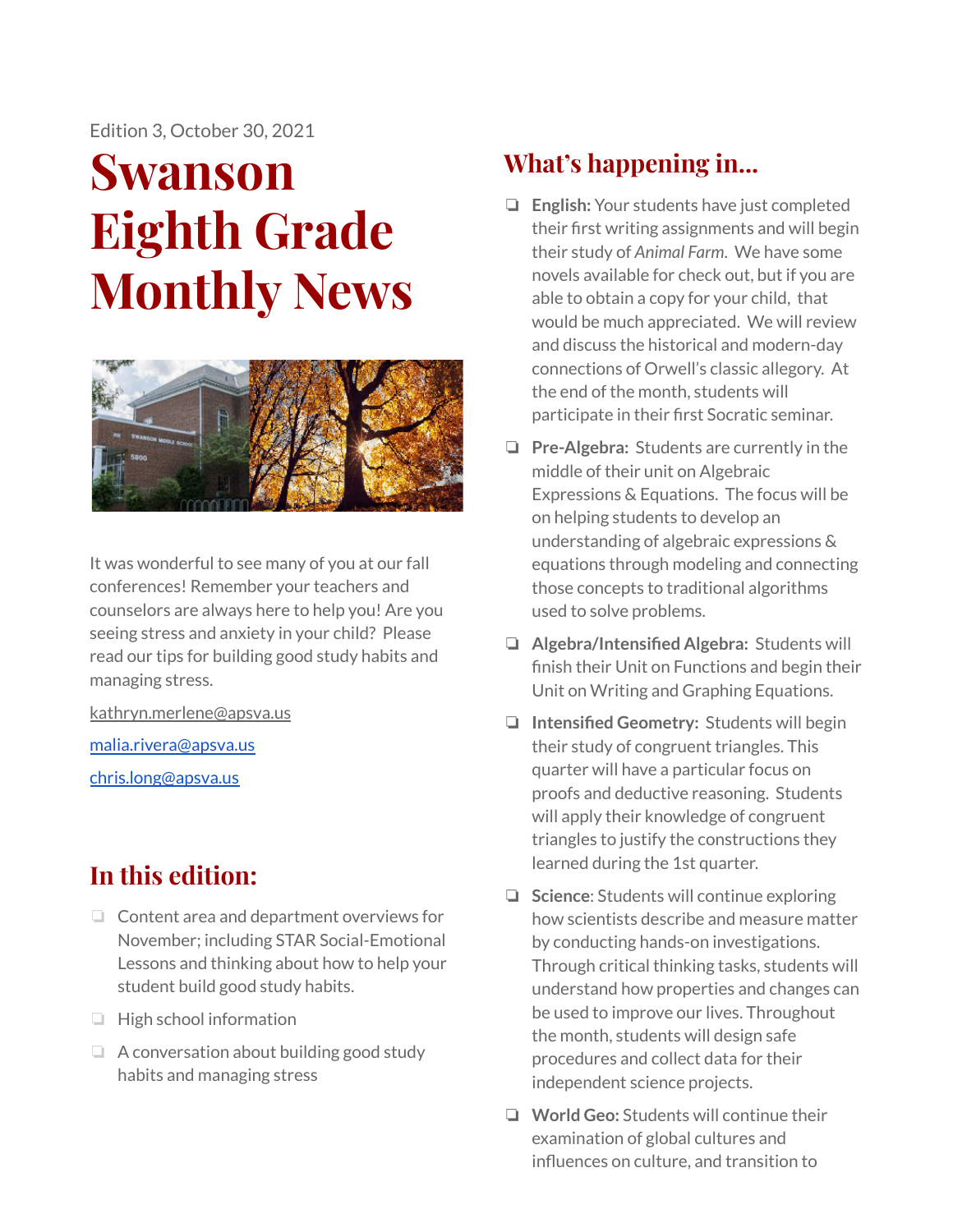investigations of economic and demographic topics in the second half of the month. Our homework each day is to re-read the day's activities/handouts and circle any points/terms that are not fully understood, which is a very proactive way for students to study.

- ❏ **French:** Students will be able to give directions in the kitchen and talk about Marseille and Provence. Students will compare French meals to American meals and learn about the regional culinary specialties of France.
- ❏ **Latin:** Latin students have moved to a new set of stories and characters from the Roman Empire, this time-based in Roman Britain. They will be learning a set of irregular verbs and developing their understanding of different tenses in all verbs.
- ❏ **TechEd:** Technology Education students completed the safety unit and practiced safety in the woodshop, using the scroll saw. They will use Adobe Illustrator to design a custom jigsaw puzzle, using the laser cutter/engraver machine. Robotics students completed the 'What are Robots Used For' unit. They will be able to build mechanisms with the VEX EDR components to study motion and force.
- ❏ **Counseling:** Ms. Reardon is currently holding "Minute Meetings" with every 8th-grade student through their STAR classes. It has been wonderful to see all my students in person again! If you have a concern about your child, please reach out to [christine.reardon@apsva.us.](mailto:christine.reardon@apsva.us)

## **High School: Already?**

High School Information Night will be held **virtually** on November 1st at 7 PM. The meeting link and more information will be posted here

#### closer to the meeting date: [https://www.apsva.us/school-options/high-scho](https://www.apsva.us/school-options/high-school-choices/high-school-information-sessions/)

[ol-choices/high-school-information-sessions/](https://www.apsva.us/school-options/high-school-choices/high-school-information-sessions/)

The purpose of High School Information Night will be to share information about all of the high schools in APS and to walk families through application deadlines and procedures.

#### **High School Frequently Asked Questions:**

#### *Do I have to apply to a high school?*

No. You can simply attend your neighborhood high school next year. The "application process" only applies to students who want to apply to special programs, like the IB program at WL, Arlington Tech, and HB Woodlawn.

*When will we learn more about the programs?* Ms. Reardon will update the Swanson Counseling website with information about important dates and will be sending you and your family information.

#### *What isthe deadline to apply?*

You have until January to apply. They will communicate the actual deadline at the high school information night.

#### *What about private schools?*

If you need records or information or need your teachers to write a recommendation letter, please give at least two weeks' notice.

#### *When will we pick our classes?*

Sometime in January/February. Ms. Reardon will discuss the options with students and have them fill out an electronic Course Request Form.

### **A conversation about building good study habits and managing stress:**

As Quarter 1 comes to a close, 8th-grade teachers and counselors are reflecting on the transition back to in-person learning. Two areas of need we have identified are developing study habits and managing stress. To address the study skills needs, we are creating STAR lessons